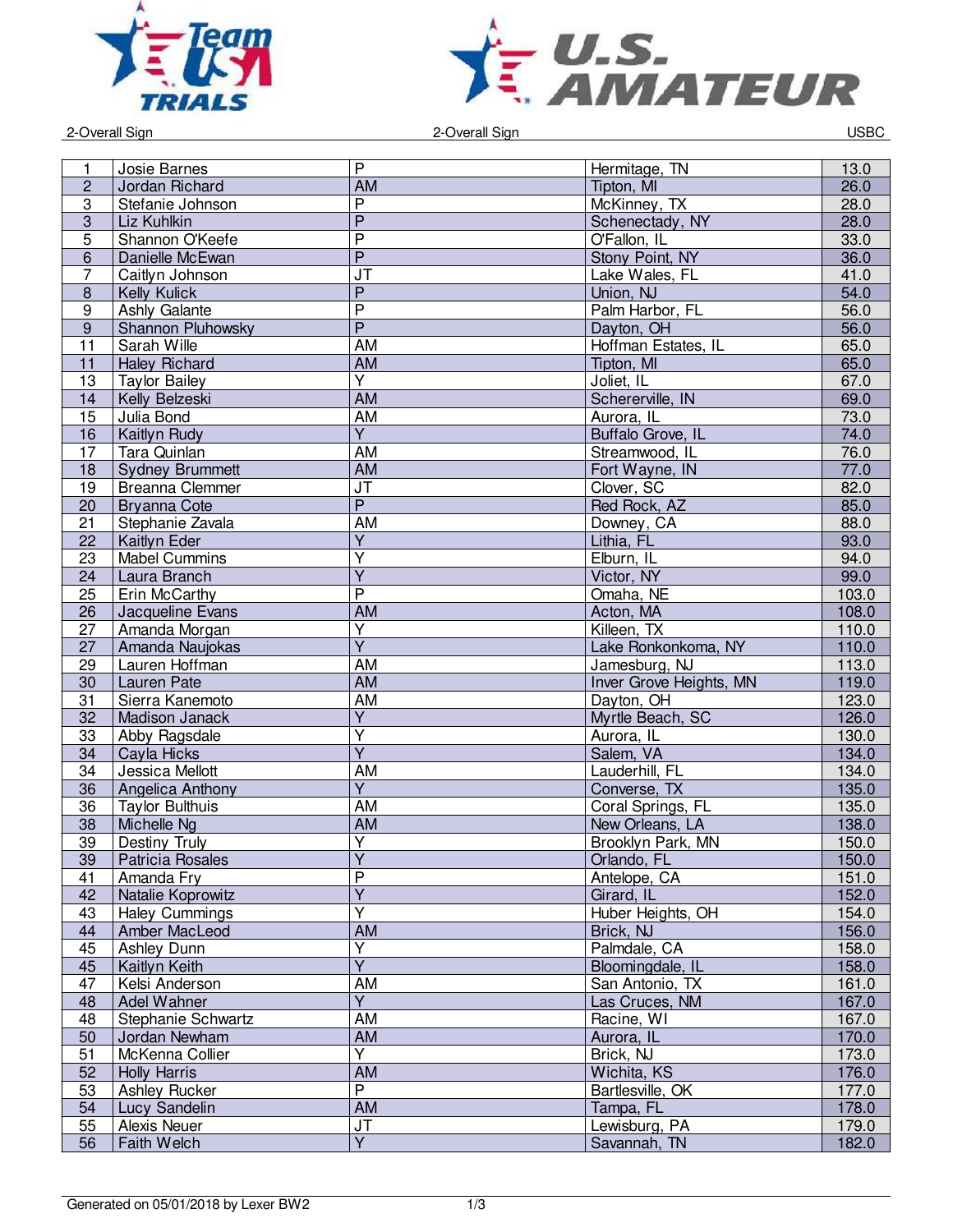



2-Overall Sign 2-Overall Sign USBC

| 56  | Gazmine Mason           | AM                      | Cranston, RI          | 182.0 |
|-----|-------------------------|-------------------------|-----------------------|-------|
| 56  | Kayla Ovesny            | $\overline{Y}$          | Norman, OK            | 182.0 |
| 59  | Madeleine McDuff        | AM                      | Katy, TX              | 184.0 |
| 60  | <b>Cassidy Courey</b>   | $\overline{\mathsf{Y}}$ | Brooklyn Center, MN   | 185.0 |
| 61  | Kayla Crawford          | $\overline{\mathsf{Y}}$ | Silvis, IL            | 186.0 |
|     |                         |                         |                       |       |
| 61  | Correen Lieber          | AM                      | Issaquah, WA          | 186.0 |
| 63  | Ashley Channell         | $\overline{\mathsf{Y}}$ | Morris Chapel, TN     | 187.0 |
| 64  | <b>Haley Carroll</b>    | $\overline{Y}$          | Williamsville, NY     | 189.0 |
| 65  | Samantha Gainor         | $\overline{\mathsf{Y}}$ | Chesterfield, MI      | 190.0 |
| 66  | Amy Caruso              | $\overline{Y}$          | Dayton, NJ            | 191.0 |
| 67  | Sarah Klawitter         | AM                      | Evergreen Park, IL    | 192.0 |
|     |                         |                         |                       |       |
| 68  | Jennifer Loredo         | $\overline{Y}$          | Fresno, CA            | 199.0 |
| 69  | <b>Brigitte Jacobs</b>  | $\overline{\mathsf{Y}}$ | Freeport, IL          | 201.0 |
| 69  | Madysen Keller          | <b>AM</b>               | Indian Trail, NC      | 201.0 |
| 71  | Ashlyn Herzberg         | <b>AM</b>               | Wichita, KS           | 212.0 |
| 72  | <b>Madison Bailey</b>   | $\overline{Y}$          | Rocklin, CA           | 214.0 |
| 72  | Paige Beeney            | $\overline{\mathsf{Y}}$ | Salado, TX            | 214.0 |
| 74  | Caitlin Cunningham      | $\overline{Y}$          | Hoover, AL            | 215.0 |
|     |                         |                         |                       |       |
| 75  | Kayla Bandy             | $\overline{\mathsf{P}}$ | Salisbury, MD         | 227.0 |
| 76  | Adrianna Stacy          | $\overline{Y}$          | Sebring, FL           | 230.0 |
| 77  | Bryanna Leyen           | $\overline{\mathsf{Y}}$ | Perry Hall, MD        | 231.0 |
| 78  | Jenna Williams          | $\overline{Y}$          | Homosassa, FL         | 233.0 |
| 79  | Tiera Gulum             | Υ                       | New Orleans, LA       | 235.0 |
| 80  | <b>Charly Boelter</b>   | <b>AM</b>               | Oshkosh, WI           | 239.0 |
|     |                         | $\overline{Y}$          |                       |       |
| 81  | Hope Gramly             |                         | Aubrey, TX            | 244.0 |
| 82  | Nikki Mendez            | $\overline{Y}$          | Homer Glen, IL        | 247.0 |
| 82  | <b>Crystal Singh</b>    | $\overline{\mathsf{Y}}$ | Coral Springs, FL     | 247.0 |
| 84  | Megan Eaglehouse        | $\overline{Y}$          | Cibolo, TX            | 248.0 |
| 84  | <b>Kasey Eaton</b>      | AM                      | Wyoming, MI           | 248.0 |
| 86  | <b>Taylor Russell</b>   | $\overline{Y}$          | Saltillo, MS          | 249.0 |
| 87  | Kaidee Sutphin          | $\overline{P}$          | Maitland, FL          | 250.0 |
|     |                         | $\overline{\mathsf{Y}}$ |                       | 251.0 |
| 88  | <b>Madison McCall</b>   |                         | New Orleans, LA       |       |
| 89  | Dakotah Hazlewood       | $\overline{Y}$          | Capron, IL            | 254.0 |
| 89  | Sierra Lewis            | $\overline{Y}$          | Scottsboro, AL        | 254.0 |
| 91  | Shawna Strause          | AM                      | Tucson, AZ            | 255.0 |
| 91  | Sarah Voiers            | $\overline{Y}$          | Chesterton, IN        | 255.0 |
| 93  | Natalie Dutton          | Ÿ                       | Jenks, OK             | 256.0 |
| 93  | Maranda Pattison        | $\overline{\mathsf{Y}}$ | Redwood Valley, CA    | 256.0 |
|     |                         | $\overline{\mathsf{Y}}$ |                       |       |
| 95  | Leanne Vastbinder       |                         | Winter Park, FL       | 257.0 |
| 96  | Rachel Strogin          | Y                       | Mentor, OH            | 263.0 |
| 97  | Elise Bolton            | $\overline{\mathsf{P}}$ | Merritt Island, FL    | 264.0 |
| 98  | Saralyne Nassberg       | $\overline{\mathsf{Y}}$ | Modesto, CA           | 267.0 |
| 99  | Olivia Komorowski       | Ÿ                       | Oshkosh, WI           | 274.0 |
| 100 | Isabelle Lee            | <b>AM</b>               | New Orleans, LA       | 275.0 |
| 101 | <b>Caroline Thesier</b> | Υ                       | Mooresville, NC       | 280.0 |
|     | Jaden Takayesu          | <b>AM</b>               | Flower Mound, TX      |       |
| 102 |                         | $\overline{\mathsf{Y}}$ |                       | 281.0 |
| 103 | Kelsey Abrahamsen       |                         | Seattle, WA           | 290.0 |
| 103 | April McDonnell         | $\overline{Y}$          | Las Vegas, NV         | 290.0 |
| 105 | Addie Herzberg          | $\overline{\mathsf{Y}}$ | Wichita, KS           | 294.0 |
| 106 | Sarah Gill              | $\overline{Y}$          | Attleboro, MA         | 296.0 |
| 107 | Alyssa Balicki          | AM                      | Hazleton, PA          | 298.0 |
| 107 | Amelia Kiefer           | $\overline{Y}$          | Jasper, IN            | 298.0 |
| 109 | Sunni Hearin            | AM                      | Seatac, WA            | 300.0 |
|     |                         |                         |                       |       |
| 110 | Jessica Aiezza          | AM                      | Mechanicville, NY     | 304.0 |
| 111 | Saige Yamada            | Y                       | Kaneohe, HI           | 305.0 |
| 112 | Mikhela Bakle           | <b>AM</b>               | Fort Walton Beach, FL | 307.0 |